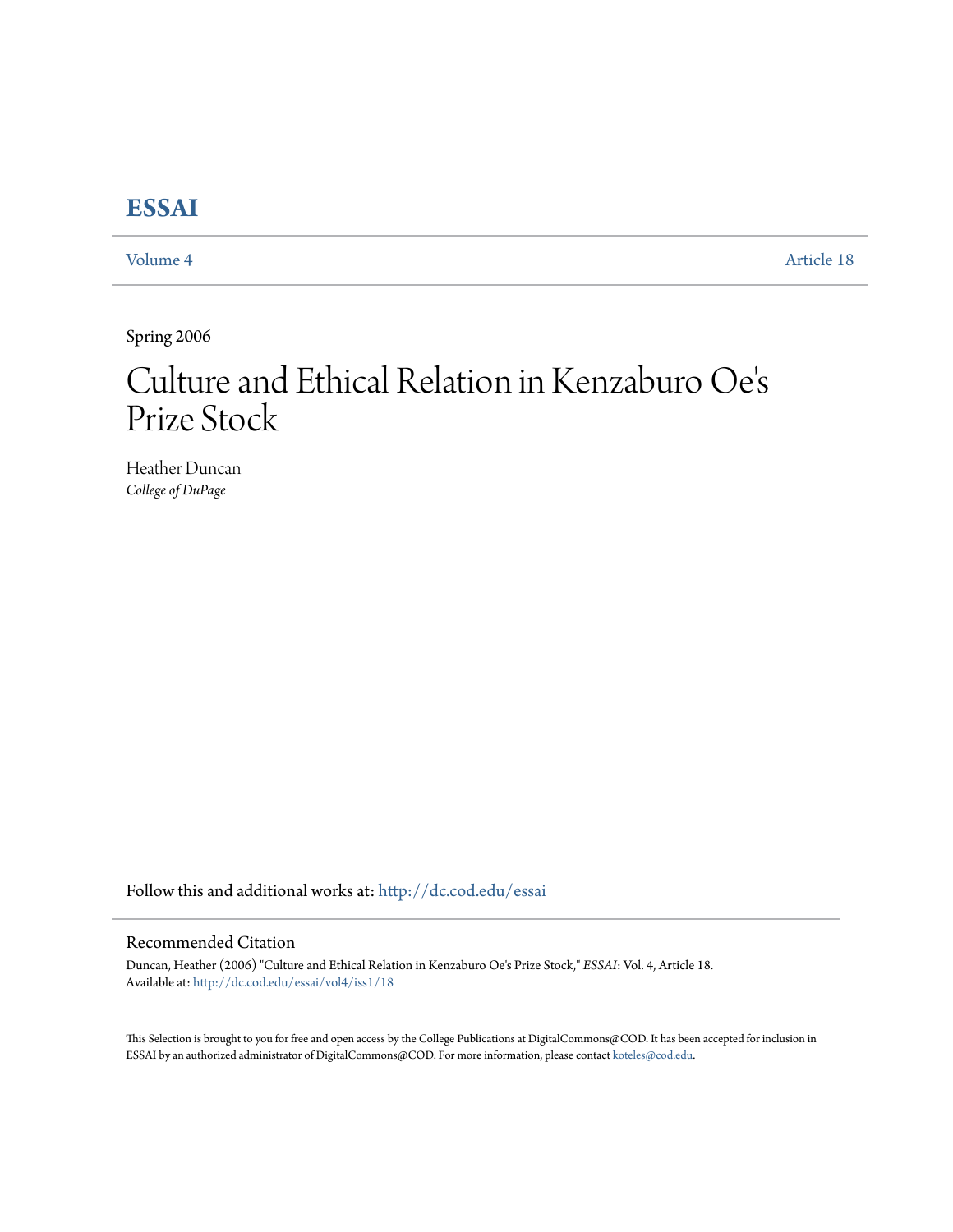#### Culture and Ethical Relation in Kenzaburo Oe's *Prize Stock*

#### by Heather A. Duncan

#### (English 2226)

The Assignment: Oe's "Prize Stock" raises a number of difficult questions about ethical relation: that is, the ways that human beings form loving, humane, or ethical relationships despite differences. It also raises questions of what we might consider the opposite of ethical relation: the ways that human beings dehumanize, demonize, exploit, and in various ways "Other" those we perceive to be unlike us. In a literary analysis of 3-4 pages, discuss the specific ways that these opposing possibilities are portrayed. What conclusions about ethical relation and Othering does "Prize Stock" ultimately suggest?

ne of the most fundamental aspects of human nature is the need to connect and relate with other people. We satisfy our hunger for a sense of belonging and identity by either creating our own social groups or seeking membership in communities that share our values, and The of the most fundamental aspects of human nature is the need to connect and relate with other people. We satisfy our hunger for a sense of belonging and identity by either creating our own social groups or seeking membe who we perceive as 'other' for our own benefit. Kenzaburo Oe's "Prize Stock" investigates the ethical ambiguities that arise whenever two cultures are forced to interact. He presents us with conflicting and confusing viewpoints, perspectives that blur the line between morality and immorality. Ultimately "Prize Stock" provides us with a rather grim picture of humanity, one that offers little hope for peaceful and meaningful relation between different cultures.

At the beginning of the story, the black soldier who literally collides with the small Japanese village is unquestionably an enemy. However, he is not treated like an enemy soldier deserving of the villagers' awe, fear, and perhaps hatred. Rather he is treated like a wild animal that has wandered into town: dangerous, but more of a nuisance than a real threat. The protagonist of Oe's story, Frog, proclaims happily, "I hugged myself with both arms, I wanted to throw off my clothes and shout we were going to rear the black soldier, like an animal!" (127). Oe's choice of the word "rear" is peculiar and significant in this context. After all, we never speak of 'rearing' prisoners of war. Besides the obvious implication that the black soldier is not a human being, it also implies a certain amount of care and affection on the part of the villagers. 'Rear' is a double-sided coin; it brings into question whether it is more ethical to kill or torture an enemy, or to take him in and treat him like a pet dog. The first option recognizes the soldier's humanity, while the second does not.

The question of which actions embrace another's humanity and what actions do also applies to the bizarre sexual situations that arise in "Prize Stock". Harelip's behavior towards the little girls at the spring may be child's play, but something more sinister lurks below the surface. In one such scene, Harelip demonstrates his dominance over the girls to the black soldier. "Harelip caught one of the girls and began his lewd ritual…Harelip, bright red and laughing, raised a shout each time he slapped the girl's spray-wet, shining buttocks with his open palm. We roared with laughter, and the girl cried" (Oe 152). It is certainly not unreasonable to call Harelip's behavior sexual abuse. Frog also makes disturbingly misogynist comments. "Dreamily I pictured myself absorbed in the odd game to which Harelip seemed abnormally attached. But whenever the girls among the children returning naked from the spring smiled timidly at me…an unstable color like mashed peaches peeking from the folds of their meager, exposed vaginas, I rained pebbles and abuse on them and made them cringe" (Oe 123). The entire story is rife with bizarre and grotesque views of human sexuality. The notion of sexually aware and abusive children is disturbing enough in itself, but the

1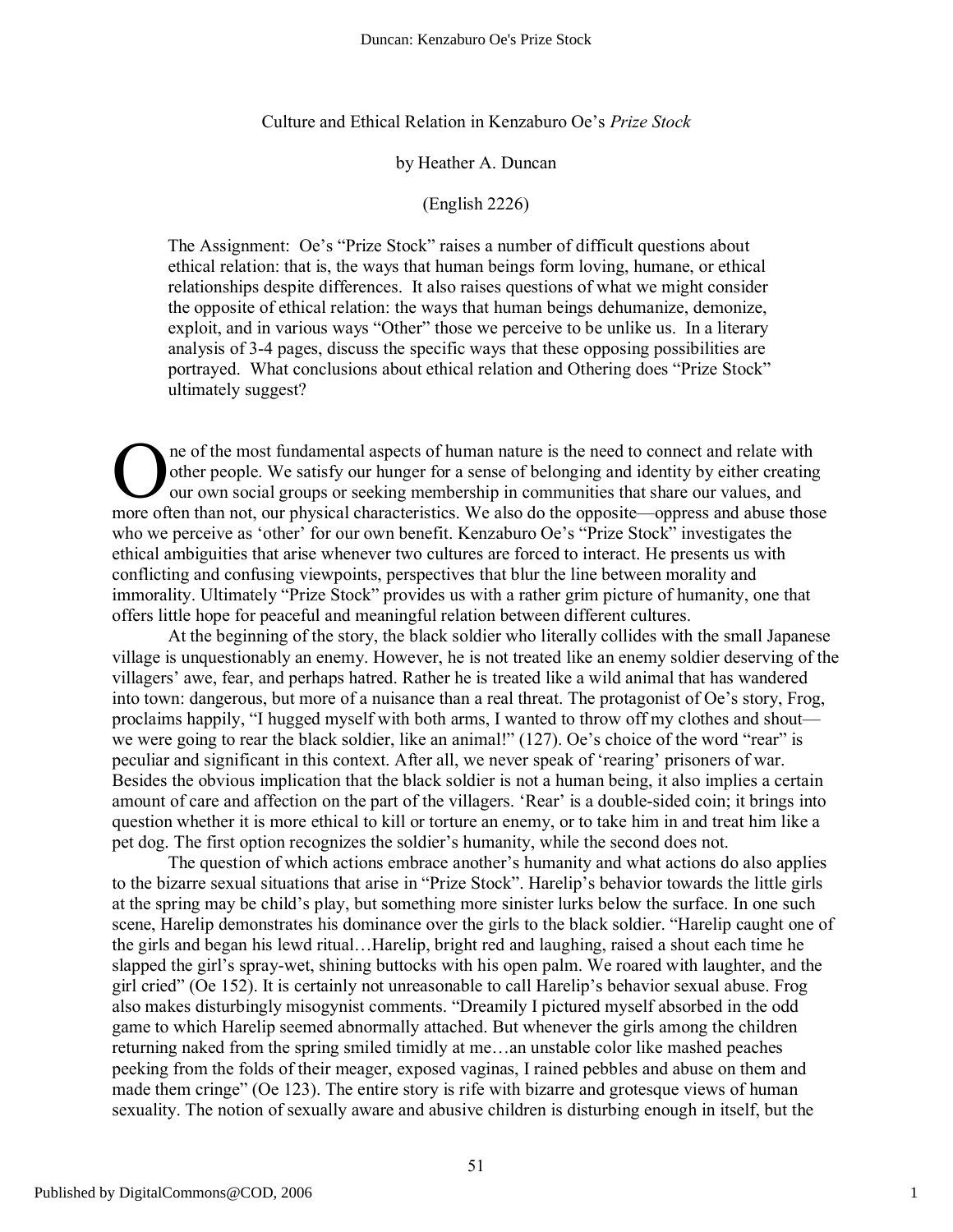portrayal of the black soldier's sexuality is even more alarming. The boys, who are fascinated by his large penis, invite him to have sex with a goat, and he actually makes and attempt to penetrate the animal: "The black soldier labored mightily, his black, rugged penis glistening in the sun, but it simply would not work the way it did with a billy-goat" (Oe 153). Why the black soldier attempts to commit such an inhuman act is unclear. Does the soldier act of his own free will, or has the behavior of the villagers turned him into a sort of human animal? If the former is the case, then perhaps the villagers' treatment of the soldier is justified. If the latter is true, then the village has systematically corrupted and debased a fellow human being to the point that he is no longer capable of normal sexual interaction.

The characters in "Prize Stock" not only dehumanize each other, but they are also extremely exploitative. Oe suggests to us that dehumanization and 'othering' are the means through which we rationalize our exploitation of other people. By turning the black soldier into an animal, the children of the village are able to justify their treatment of him. To them he is a plaything; despite the fact that the children appear to have some positive interaction with him, he is merely being exploited for their entertainment, like a circus animal. Oe's use of imagery when describing the summer of the black soldier is powerfully indicative of this fact. "To us it seemed that the summer that bared those tough, resplendent muscles, the summer that unexpectedly geysered like an oil well, spewing happiness and drenching us in black, heavy oil, would continue forever" (Oe 153). Muscles and oil are not images typically associated with summer. Muscles symbolize the power struggle that occurs, and is continually occurring, in any given society. Instinct tells every human being to look out for his or her own interests, to use a kind of metaphorical muscle power to exploit and dominate, which is exactly what both the children and the black soldier do during that summer. This principle applies to both individuals and collective entities. In addition, the image of heavy black oil can be associated with corruption. Frog is introduced to and unwittingly takes part in the cruel, abusive world of adults, and by the end of the story has gained insight into that world. "The black soldier had transformed into the enemy, and my side was clamoring beyond the trap door. Anger, and humiliation, and the irritating sadness of betrayal raced through my body like flames, scorching me" (Oe 157). The moment Frog is taken captive by the soldier, he begins to understand that one of the ways in which human beings define their existence is through the abuse of others, that someone who appears to be a friend one day may suddenly become the enemy if circumstances make that role beneficial.

Oe's message is ultimately that everyone is in it for themselves. People don't speak up about injustices, like the children's treatment of the black soldier, until those injustices affect them or members of their community. Oe implies that even though we may collectively experience the same things, the vast majority of people are still unable to relate to the experiences of others. For example, all societies in history have fought in at least one war at some point in time and understand the horror and devastation they cause. But as long as wars are happening somewhere else, far away, it causes most people mild distress at most. However, when a society is suddenly confronted with a conflict or an act of violence, people are enraged and afraid. But the fact is that suffering exists in nearly every part of the world each and every day; innocent blood is shed, lives are ruined, genocide is attempted.

Throughout history human beings have consistently failed to relate to each other's cultures and see similarities rather than differences. Frog's statement that it is not his arm that smells but "…the nigger's smell" (Oe 165) is testament to this bleak reality. Despite all that he has been through, he still fails to take responsibility for the part he played in the denial of the soldier's humanity. No heroes emerge at the conclusion of "Prize Stock", and none of the characters experience any valuable revelations. Frog's epiphany that he is no longer a child is not a realization that humans consistently act unjustly, but rather a grim acceptance of the status quo.